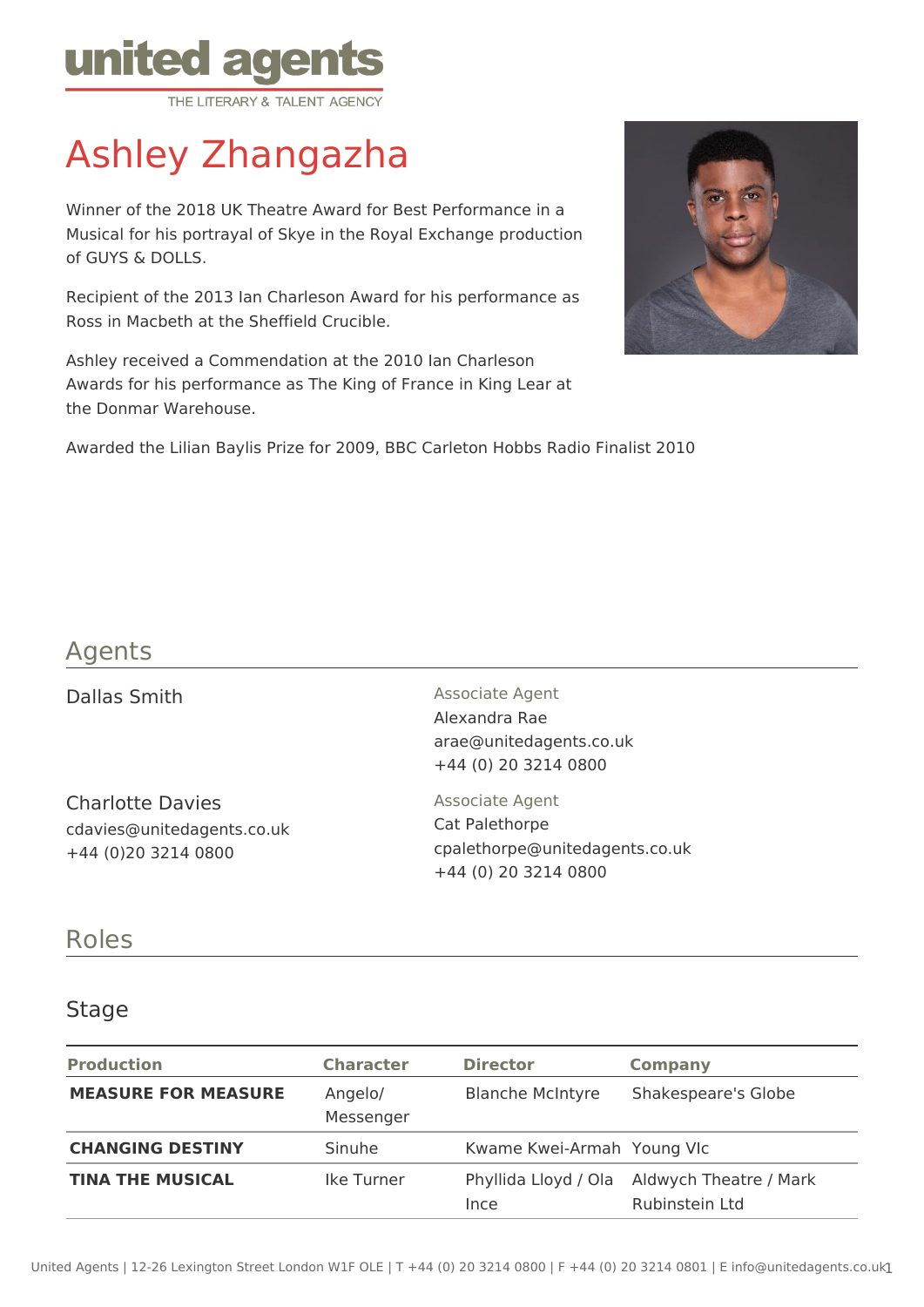| <b>Production</b>                                | <b>Character</b>             | <b>Director</b>             | <b>Company</b>                                       |
|--------------------------------------------------|------------------------------|-----------------------------|------------------------------------------------------|
| <b>DEATH OF A SALESMAN</b>                       | <b>Biff</b>                  | Sarah Frankcom              | Royal Exchange                                       |
| <b>PERICLES</b>                                  | Pericles                     | Emily Lim                   | <b>National Theatre</b>                              |
| THE COUNTRY WIFE                                 | Harcourt                     | Jonathan Munby              | <b>Chichester Festival Theatre</b>                   |
| <b>GUYS &amp; DOLLS</b>                          | Skye Masterson               | Michael Buffong             | Royal Exchange Manchester                            |
| <b>TERROR</b>                                    | Lars Koch                    | Sean Holmes                 | Lyric Hammersmith                                    |
| THE LOTTERY OF LOVE                              | Richard                      | Paul Miller                 | <b>Orange Tree Theatre</b>                           |
| <b>HUMAN ANIMALS</b>                             | Jamie                        | Hamish Pirie                | Royal Court                                          |
| A RAISIN IN THE SUN                              | <b>Walter Lee</b><br>Younger | Dawn Walton                 | Sheffield Crucible/Eclipse<br><b>Theatre Company</b> |
| <b>IMAGE OF AN UNKNOWN</b><br><b>YOUNG WOMAN</b> | ALI                          | Christopher Haydon The Gate |                                                      |
| <b>AH WILDERNESS</b>                             | Arthur                       | Natalie Abrahami            | The Young Vic                                        |
| <b>HAMLET</b>                                    | Laertes                      | Sarah Frankcom              | The Manchester Royal<br>Exchange                     |
| <b>VENICE PRESERV'D</b>                          | Jaffier                      | Charlie Westenra            | The Spectators Guild                                 |
| <b>HENRY V</b>                                   | Chorus/Boy                   | Michael Grandage            | Michael Grandage Company                             |
| <b>FENCES</b>                                    | Cory                         | Paulette Randall            | <b>Duchess Theatre/Theatre</b><br>Royal Bath         |
| <b>MACBETH</b>                                   | Ross                         | <b>Daniel Evans</b>         | <b>Sheffield Theatres</b><br>(Crucible)              |
| <b>BELONG</b>                                    | Kunle                        | Indhu<br>Rubasingham        | Royal Court Theatre                                  |
| <b>RICHARD II</b>                                | Aumerle                      | Michael Grandage            | Donmar                                               |
| <b>TRUTH AND</b><br><b>RECONCILIATION</b>        |                              | Debbie Tucker<br>Green      | Royal Court                                          |
| <b>KING LEAR</b>                                 | King of France               | Michael Grandage            | Donmar                                               |
| <b>DANTON'S DEATH</b>                            | Legendre                     | Michael Grandage            | <b>National Theatre</b>                              |
| <b>OLIVER</b>                                    |                              | Sam Mendes                  | London Palladium                                     |
| <b>WHISTLE DOWN THE WIND</b>                     |                              | Gale Edwards                | Aldwych Theatre                                      |
| <b>HEY MR PRODUCER</b>                           |                              | Julia Mckenzie              | Lyceum Theatre                                       |
| <b>MUCH ADO ABOUT NOTHING</b>                    |                              | John Hoggarth               | Hackney Empire (NYT)                                 |

### Television

| <b>Production</b>      | <b>Character</b> | <b>Director</b> | <b>Company</b>              |
|------------------------|------------------|-----------------|-----------------------------|
| <b>DARKNESS RISING</b> | Robert Adebayo   | Peter Kosminsky | Channel 4                   |
| <b>MANHUNT S2</b>      |                  | Marc Evans      | <b>ITV/Buffalo Pictures</b> |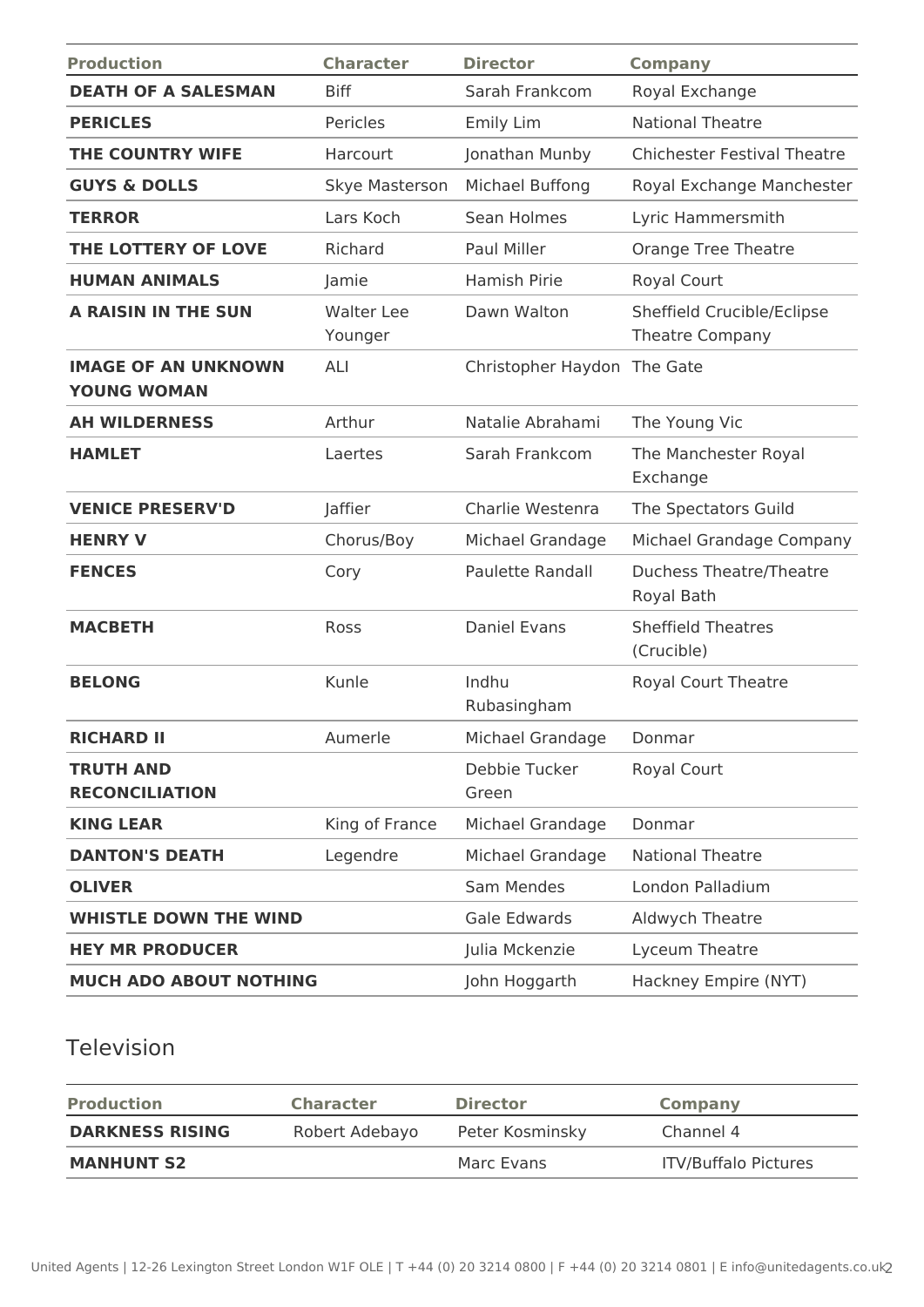| <b>Production</b>         | <b>Character</b> | <b>Director</b>        | <b>Company</b>              |
|---------------------------|------------------|------------------------|-----------------------------|
| <b>VICTORIA II</b>        | Ira Aldridge     | Lisa James Larsson     | Mammoth Screen              |
| <b>DOCTORS</b>            | Danny Noble      | David Lewis Richardson | BBC                         |
| <b>HUMANS</b>             | The Speaker      | Lewis Arnold           | Channel 4                   |
| <b>ORDINARY LIES</b>      |                  | Juliet May             | BBC 1                       |
| <b>LENNY GOES TO TOWN</b> | Young Lenny      | John L. Spencer        | BBC                         |
| <b>AXON</b>               | Justin Turner    | <b>Rik Lander</b>      | <b>BBC/Illumina Digital</b> |

#### Radio

| <b>Production</b>                    | <b>Character</b> | <b>Director</b>  | Company            |
|--------------------------------------|------------------|------------------|--------------------|
| <b>SCHREBER</b>                      | Hanslick         | Polly Thomas     | BBC Radio 3        |
| <b>LORENZACCIO</b>                   | The Duke         | Polly Thomas     | <b>BBC Radio 3</b> |
| <b>RASSELAS, PRINCE OF ABYSSINIA</b> | Rasselas         | Amber Barnfather | BBC Radio 4        |

### Film

| <b>Production</b>            | <b>Character</b> | <b>Director</b> | <b>Company</b> |
|------------------------------|------------------|-----------------|----------------|
| <b>PARLOUR GAMES (SHORT)</b> | Mr Bloom         | Danny Sangra    |                |

#### **Other**

| <b>Production</b>             | <b>Character</b> | <b>Director</b>          | <b>Company</b> |
|-------------------------------|------------------|--------------------------|----------------|
| <b>TIPPING THE VELVET</b>     | Walter           | Katharine Rogers         | Guildhall      |
| <b>KING LEAR</b>              | Edmund           | Richard Twyman           | Guildhall      |
| <b>TOM JONES (Radio Play)</b> | Tom Jones        | Jane Morgan              | Guildhall      |
| <b>THE PAJAMA GAME</b>        | Sid Sorokin      | Wendy Allnut             | Guildhall      |
| <b>AGAMEMNON</b>              | Herald           | Patsy Rodenburg          | Guildhall      |
| <b>THE RELAPSE</b>            | Young Fashion    | Martin Connor            | Guildhall      |
| <b>ONE FOR THE ROAD</b>       | <b>Nicholas</b>  | <b>Richard Twyman</b>    | Guildhall      |
| <b>THREE SISTERS</b>          | Vershinin        | Wyn Jones                | Guildhall      |
| <b>RABBIT</b>                 | Tom              | <b>Christian Burgess</b> | Guildhall      |
| <b>NOAH</b>                   | Noah             | Wendy Allnut             | Guildhall      |

# Additional information

**Other Experience:** BA (Hons) in Economics and Politics - University of Manchester, member of the National Youth Theatre 2005-2007, Assistant Director for Young Vic DOST Project (Clare Studio),